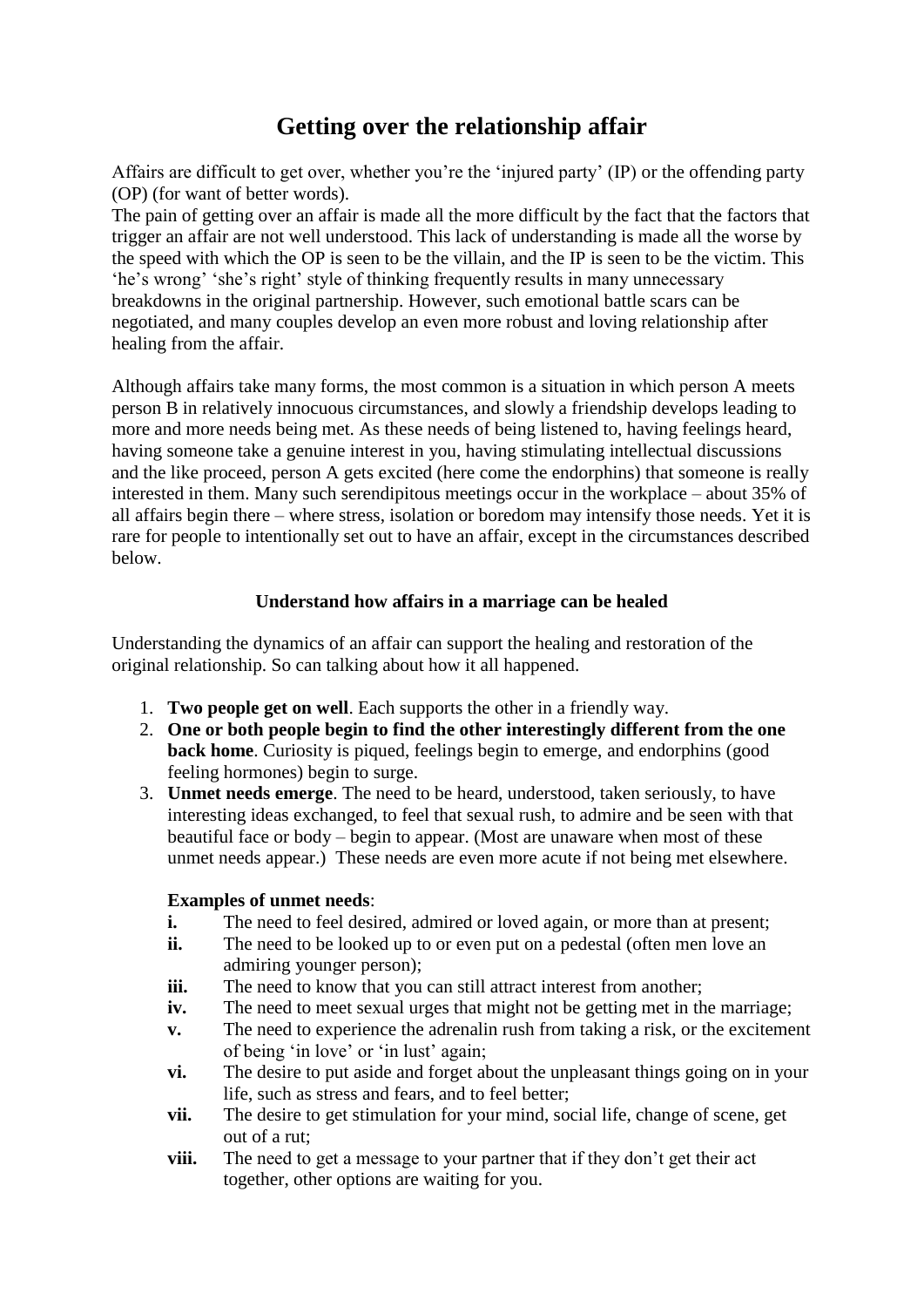It is possible that more than one of the above could be driving the desire for someone else.

- 4. The difference between the feelings with this new person, and those experienced in previous day to day life are enough for the desire for more to arise. **Each party is now hooked**. Endorphins demand more of the same, so a marriage affair is born.
- 5. **Guilt will be less prevalent when justification for a relationship with someone 'who at last loves and cares for me' can be made**. If the partner back home has been abusive, neglectful, unappreciative, uncaring or even just disengaged and somewhat distant, the new person is like a breath of fresh air. It will be easy to justify this good feeling experience when things back home are so unpleasant or emotionally flat.
- 6. **The focus now is on the affair, and all else shrinks into the background**. The main reason not to think about the person back home is to believe that the situation back home can't be improved, and so there's not much to lose. This adds good reason why the new relationship 'makes good sense'.
- 7. **The mystique of this unique relationship sets in**. Especially in the beginning, there's a belief that the affair won't be detected, that it's essential for happiness and/or survival, and that life without the affair would be too flat and/or painful to bear. Despite the emotional discomfort of guilt and fear, the payoff seems too much to give up on.
- 8. **Deceit now creeps in to cover up the affair**. Even the usually most ethical people lie in order to cover up 'what the other person doesn't need to know.' There is definitely the belief that 'what they don't know about won't hurt them.' Fear and shame of being caught, the emotional impact on the IP, or coping with one's own unpleasant feelings should the affair be discovered, intensify the need for the cover up. Guilt and shame, though, rarely go away.
- 9. **There is very rarely a desire to hurt the partner back home**. Where that intention exists, the offending party will usually make it very apparent that they are having an affair so as to stir their partner back home back into action. Affairs are all about self, and the need for the OP to feel better.
- 10. **The affair spiral has begun**. The OP is now caught in a mixture of excitement for the affair, longing for the good feelings it brings, and shame and fear about being found out. Leading a double life is also stressful, and can eat into the OP''s selfesteem and sense of self.
- 11. **There is now no comfortable way out, and seemingly no need for one**. The affair will be prolonged if the OP is unable to manage their feelings and trust their ability to address the mess they are now in, and/or bring those long lost boundaries where 'no' would have helped back into play. It may now seem easier to just continue the affair, even if this loses its lustre.
- 12. **The OP may also now be trapped by having a new partner who may turn nasty or very upset if the OP wants out**. The OP may also now be wondering how to manage their situation without causing pain to at least one party. Unless they get caught (which may be a relief), they can feel trapped.

# **The Myth of the Successful Couples Affair**

**Your relationship affair may not be all it's cracked up to be.**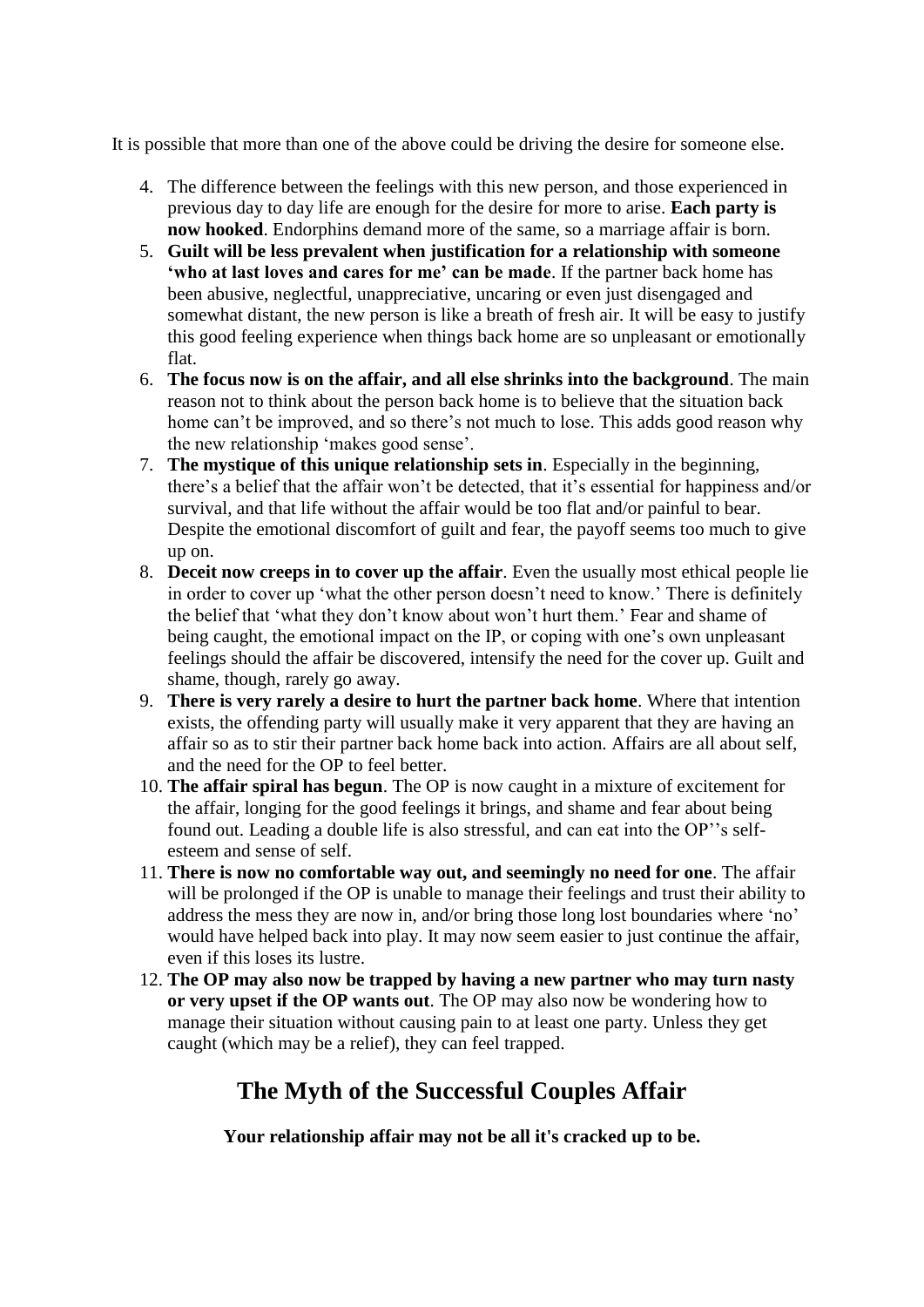- 1. Most sexual affairs become emotional, and most emotional affairs become sexual, but both have a history of poor outcomes. Getting a little bit of feeling good usually leads to wanting more of the same. This slippery slope is tempting and many have found it difficult to negotiate. Relationship affairs - better known as cheating, can be very hard work.
- 2. When someone leaves their relationship for another person, their chances of having a successful relationship are slim. Only about 30% of second marriages are successful, and when step-children are factored into the odds, they lessen.
- 3. The smartest use of an affair is to determine which of your needs have not been getting met, but such self-awareness is seldom present. It is not up to any partner to meet your needs, but rather it's your responsibility to use a solid relationship to ask for support to get these met. An affair is usually too emotionally hot for the awareness of such subtle needs to be voiced.
- 4. Most affairs are an unconscious attempt to get unmet and unseen needs met. Although the affair may get some needs met, it will not meet needs that are unconscious to their owner.
- 5. An affair is not proof that one's former partner back home was not enough. Rather, it shows the inability of the original couple to know how they could have supported each other to meet needs, wants and desires, and also to meet the needs that the relationship itself required in order to remain healthy.
- 6. Affairs are not real and fully fledged relationships because of the following, meaning that the enjoyment of something different and the enthusiastic meeting of some needs soon wanes. Problems soon arise because of the following:
	- a. During the honeymoon period, partners are more excited, more tolerant, less discriminating, more engaging, more talkative, better at meeting the other's needs and more sensitive to the other than they will be when this period comes to a close.
	- b. After the honeymoon period, participants return to their original behaviours, no matter how determined they are to avoid repeating history. Each brings their problems with them, although these may not show up for a while. As Freud observed, our compulsion to repeat our past is inevitable.
	- c. The affair masks stressors of ordinary life such as howling children, unpaid bills, the humdrum of everyday domestic chores and the stresses that get in the way of harmony in the original partnership or marriage. These will soon impact on the affair relationship.
	- d. During the affair, the stresses of what a marriage breakup would entail are rarely considered, and easily played down if they are considered. The impacts of separation are difficult to fully imagine.
	- e. The consequences of 'divorce' of the existing marriage partner is also rarely fully considered, including the emotional and social impact on children, the compromising of the child-parent relationship, the impact on mutual friendships, the impact and attitude of relatives, the financial cost of splitting assets including chattels, the legal implications of separating, the time and emotional demands of transporting children, the difficulty of bonding with the new partner's children, the difficulty of each set of children getting on together, and the impact on the new relationship when these stressors have to be managed.

While some people do make this transition successfully, it is not for the fainthearted. Careful consideration of the consequences is vital.